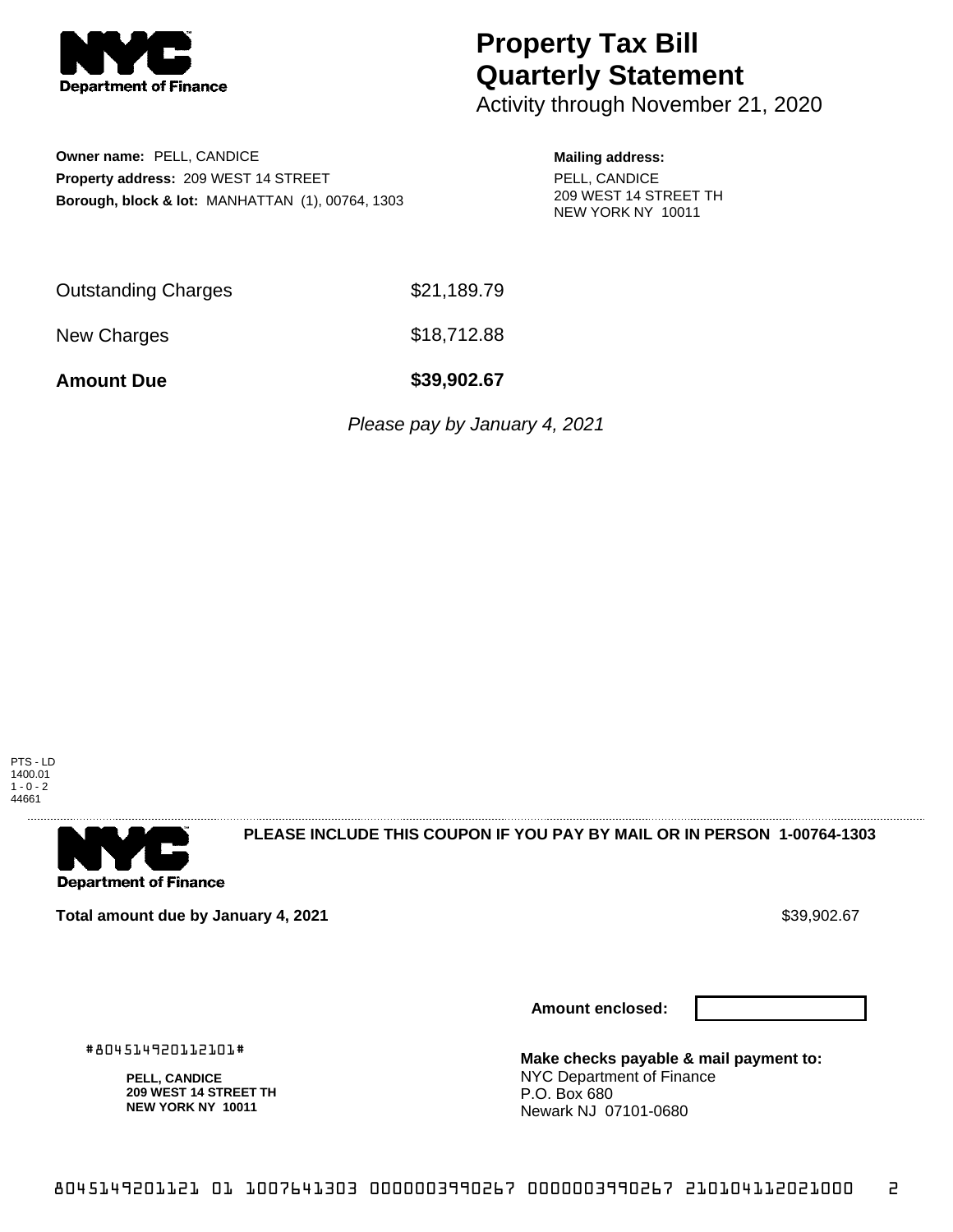

| <b>Billing Summary</b>                                                     | <b>Activity Date Due Date</b> |                 | <b>Amount</b> |
|----------------------------------------------------------------------------|-------------------------------|-----------------|---------------|
| Outstanding charges including interest and payments                        |                               |                 | \$21,189.79   |
| Finance-Property Tax                                                       |                               | 01/01/2021      | \$19,352.12   |
| Adopted Tax Rate                                                           |                               |                 | $$-639.24$    |
| <b>Total amount due</b>                                                    |                               |                 | \$39,902.67   |
| How We Calculated Your Property Tax For July 1, 2020 Through June 30, 2021 |                               |                 |               |
|                                                                            |                               | Overall         |               |
| Tax class 2 - Residential More Than 10 Units                               |                               | <b>Tax Rate</b> |               |
| Original tax rate billed                                                   |                               | 12.4730%        |               |
| New Tax rate                                                               |                               | 12.2670%        |               |
| <b>Estimated Market Value \$711,560</b>                                    |                               |                 |               |
|                                                                            |                               |                 | <b>Taxes</b>  |
| <b>Billable Assessed Value</b>                                             |                               | \$310,304       |               |
| <b>Taxable Value</b>                                                       | \$310,304 x 12.2670%          |                 |               |
| <b>Tax Before Abatements and STAR</b>                                      |                               | \$38,065.00     | \$38,065.00   |
| Annual property tax                                                        |                               |                 | \$38,065.00   |
| Original property tax billed in June 2020                                  |                               |                 | \$38,704.24   |
| <b>Change In Property Tax Bill Based On New Tax Rate</b>                   |                               |                 | $$-639.24$    |

**NEW LAW:** To learn about Local Law 147, which requires residential buildings with three or more units to create a policy on smoking and share it with current and prospective tenants, visit www.nyc.gov/health/tobaccocontrol.

Please call 311 to speak to a representative to make a property tax payment by telephone.

For information about the interest rate charged on late payments, visit nyc.gov/taxbill.

## **Home banking payment instructions:**

- 1. **Log** into your bank or online bill pay website.
- 2. **Add** the new payee: NYC DOF Property Tax. Enter your account number, which is your boro, block and lot, as it appears here: 1-00764-1303 . You may also need to enter the address for the Department of Finance. The address is P.O. Box 680, Newark NJ 07101-0680.
- 3. **Schedule** your online payment using your checking or savings account.

## **Did Your Mailing Address Change?** If so, please visit us at **nyc.gov/changemailingaddress** or call **311.**

When you provide a check as payment, you authorize us either to use information from your check to make a one-time electronic fund transfer from your account or to process the payment as a check transaction.